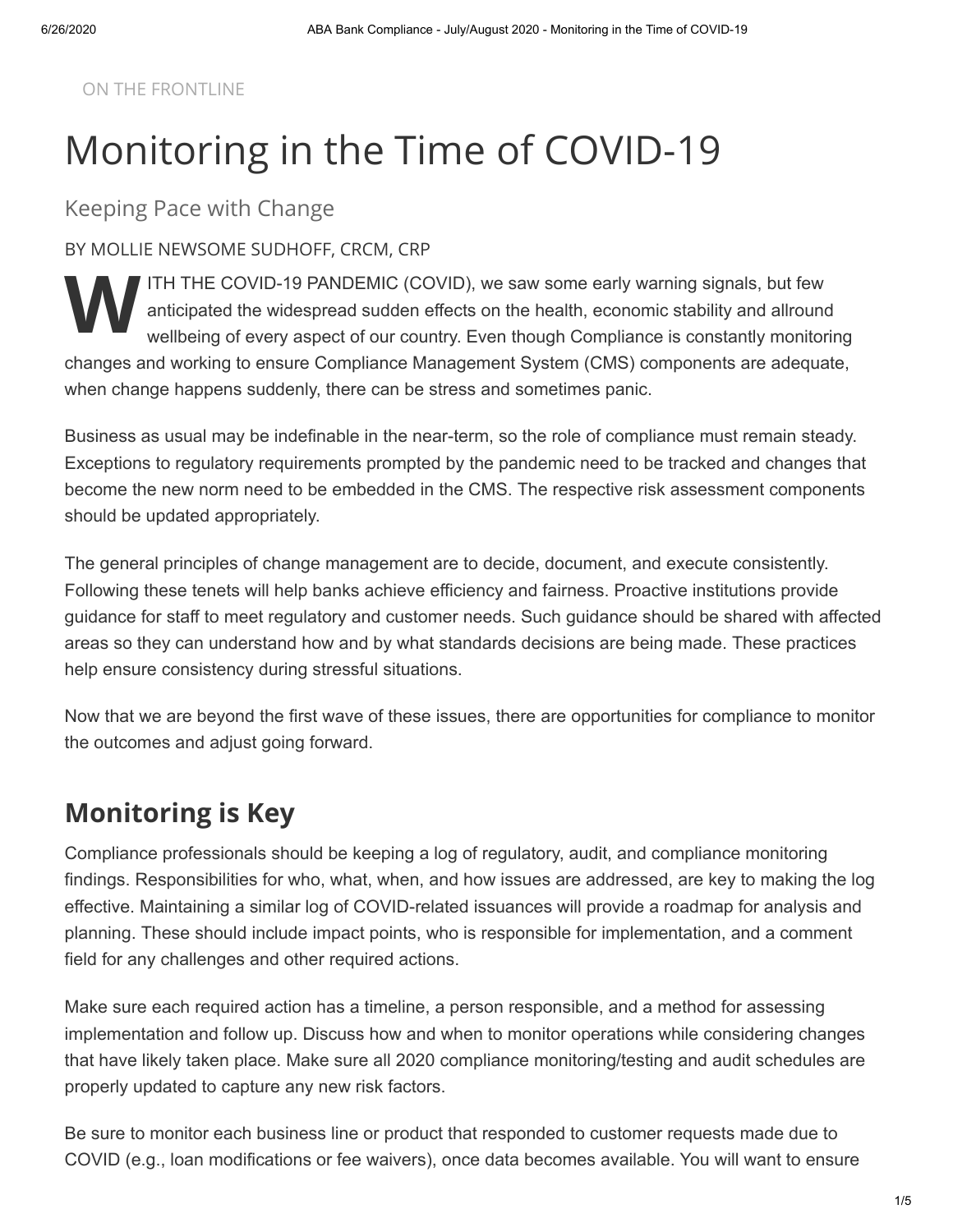each request was documented appropriately and that requests were handled in a fair and equitable manner.

Also, you'll want to compare quarterly monitoring results to show what impact the pandemic responses had on each area. Try to be specific with comments on reports to the Board. Comments like "that was COVID" may not be adequate. Robust monitoring reports will identify the exceptions and specify the root cause to show how and/or why decisions were made that may have different outcomes from the usual. For example, if your call center employees found themselves working from home, perhaps errors occurred because online access was not complete. The Board will also likely want an overview on the Small Business Administration (SBA) Paycheck Protection Program (more commonly known as PPP) loans. Be sure to determine:

- Were there requests for emergency funds that the bank was not able to fulfill?
- Did the loan officers keep adequate records of the applications and disbursement activities related to any SBA facility lending?
- Did the bank receive many customer complaints?

As we move through the pandemic impacts, numerous other consumer and commercial compliance requirements will continue to need attention such as flood insurance, garnishments, Truth in Lending and Real Estate Settlement Procedures Act Integrated Disclosures (TRID), and Regulations B, C (HMDA), CC, D, and E, to name a few.

It is important to monitor and/or document files. Make records of what did and did not go well, and why. While regulators have promised understanding, it is incumbent on banks to document activities in a manner that offers a clear roadmap for:

- Evaluating the observations;
- Causes of any deviations from policy or law;
- Consequences if any; and
- Corrective action that was or is being taken.

While banks have been encouraged by regulators to work with customers, there is an equal need to balance safety and soundness with fairness. Implicit in the guidance, if not specified in the language, is that these requests be handled with fairness at the forefront.

# **Loan Servicing**

Nearly all banks are working with customers affected by the pandemic, but the specific loan forbearance provisions of the Coronavirus Aid, Relief, and Economic Security Act (CARES Act) are not applicable to the non-federally insured loans held in portfolio.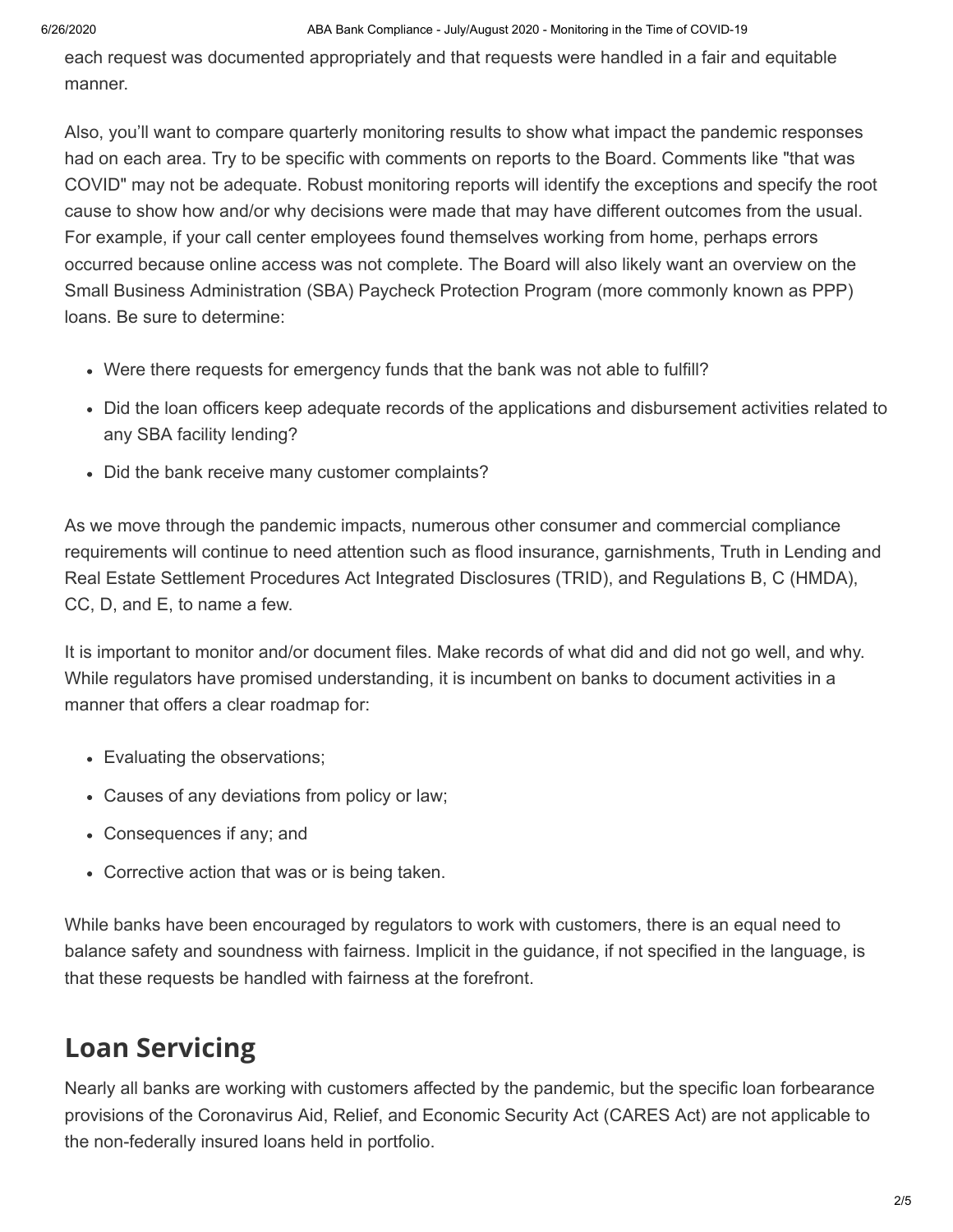#### 6/26/2020 ABA Bank Compliance - July/August 2020 - Monitoring in the Time of COVID-19

Whether all loans serviced by the bank are subject to the forbearance requirements of the CARES Act, it is a best practice to maintain consistent credit reporting practices for federally backed and non-federally insured loans. This means you'll need to ensure that your customers who were current on their loans before the pandemic, abide by any change in terms so that their credit will not suffer. You should have a plan in place to report credit in a fair and equitable manner consistent with bank regulations, credit reporting agency requirements, governmentsponsored enterprise (GSE) guidance, customer agreements and fairness to the customer.

Also, related to how any accommodations affect the life of the loan, banks need to be extra cautious with customer communications. Be specific about the impact any payment alterations have on future due dates, final balances, loan term, and future responsibilities. This is a key area to monitor going forward.

The CFPB issued guidance on April 1, 2020 that stated regulators will be lenient during exams related to furnishers' delayed investigations of credit report disputes beyond regulatory requirements because of the pandemic. If affected by this, your bank may want to clearly document the reasons for the delay at the time it happens. Remember that exams, audits, etc., may not occur for quite some time.

Guidance does not replace law; even though regulators may be lenient on delays in reporting, consumers still have a private right of action. This right only applies to the investigation of the dispute, not the accuracy of reporting. And courts are split on how they rule on claims so how a defendant furnisher may fare in a civil suit is a moving target. Facts and circumstances are easier to prove when documentation is clear.

#### **Bank Secrecy Act/Anti-Money Laundering**

It may be more difficult to compare notes on suspicious transactions detected, since personnel have been working remotely. Compliance should have monitoring protocols in place to compare activity before, during, and after the peak of the pandemic. If history is our prelude, we know that money laundering, COVID-19 relief scams, and everyday fraud will continue.

Beneficial Ownership Requirements (BOR) is one of the principal requirements of BSA compliance. While new customers must be evaluated under the BOR, existing customers are grandfathered in until the bank renews, modifies, restructures or extends their loans. In April 2020, the Financial Crimes Enforcement Network (FinCEN) confirmed that banks can take a reasonable risk-based approach to obtaining beneficial ownership information when they make emergency loans to current customers that may not have yet been subject to BOR. Banks are still required to follow their own internal risk procedures related to all customers. (See **[https://www.fincen.gov/news/news-releases/financial-crimes-enforcement](https://www.fincen.gov/news/news-releases/financial-crimes-enforcement-network-provides-further-information-financial)network-[provides-further-information-financial](https://www.fincen.gov/news/news-releases/financial-crimes-enforcement-network-provides-further-information-financial)**.) Now is a good time to test the documentation for any new customers and update any BOR documentation that may have been deferred.

## **Community Reinvestment Act**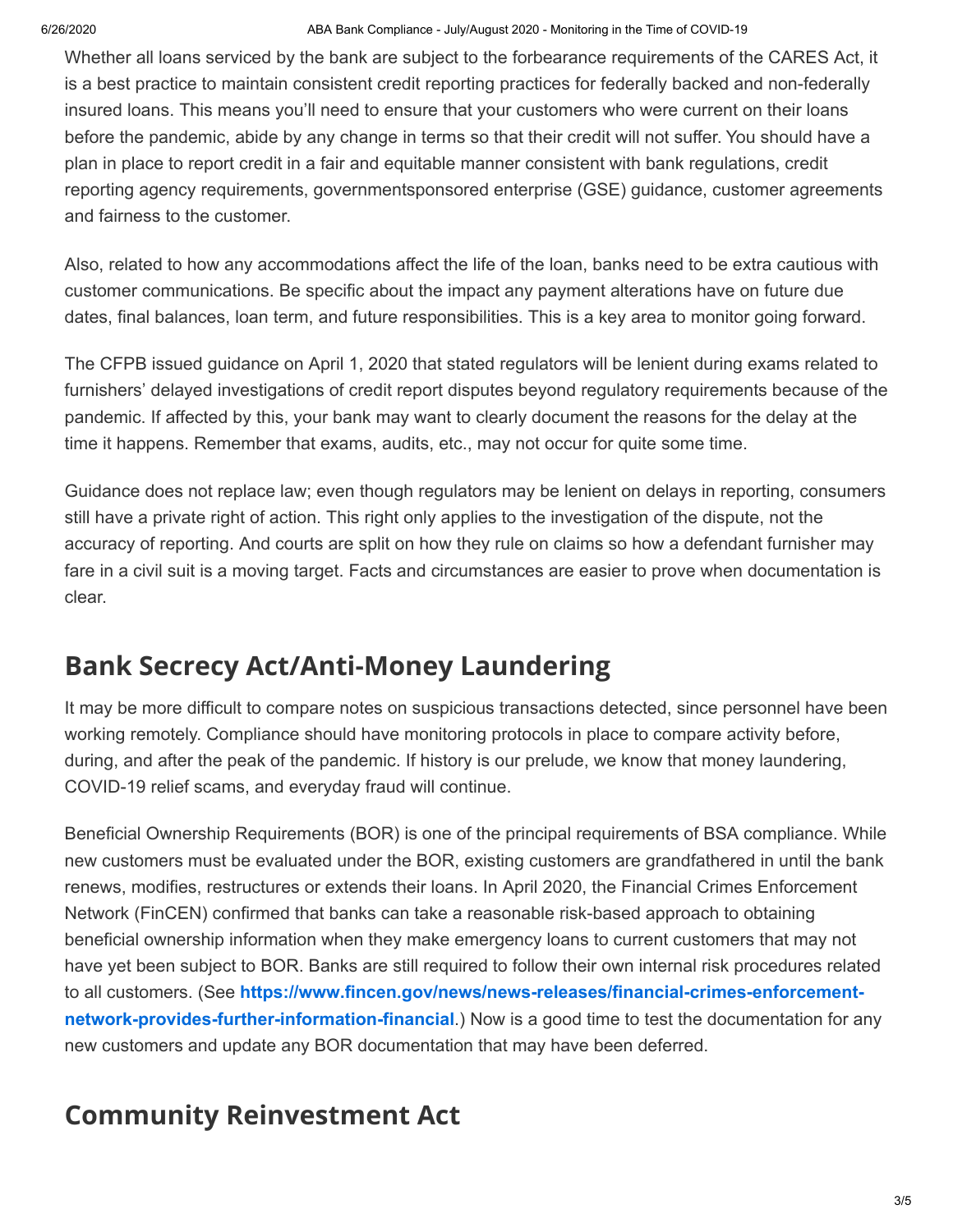#### 6/26/2020 ABA Bank Compliance - July/August 2020 - Monitoring in the Time of COVID-19

If your bank has not done so already, make sure to document how your bank is helping small businesses and the community. Regulatory guidance has encouraged banks to identify and track the Paycheck Protection Program (PPP) loans made to small business borrowers that have annual revenues of \$1 million or less and are located in low- to moderate-income (LMI) areas. Take credit for serving your community; it may factor favorably into your CRA rating. For more information, see the article, CRA in the Coronavirus, in the May–June issue of *ABA Bank Compliance*, page 6.

Regulation O Community bank directors are often small business owners. Near the end of the first PPP window, the Federal Reserve announced a temporary rule change that allowed banks to make these loans to directors' businesses outside of the limitations of Regulation O. The bank should be tracking these loan extensions to document and maintain records to ensure that lending does not extend beyond the exceptions allowed by the April 17, 2020 pronouncement and the normal Regulation O requirements.

### **Privacy**

Privacy concerns, especially related to remote workers, rapid changes in processes, and possible medical information captured deserves review and documentation. While this article will not delve into the intricacies of data security and customer data privacy protocols, Compliance should be testing its own practices for retrieval and use of confidential information and making records of any conditions or exceptions noted during the time of the pandemic and ongoing. For more information, see the article, The Crusade for Privacy Rights: Are You Ready? on page 12 of this issue.

#### **Other Impacted Areas**

Areas such as vendor management, business continuity planning (including pandemic response) and information technology have bank-wide compliance impacts and need to be handled in a manner that is consistent with the key CMS protocols and best practices. Another key component of the CMS that should receive heightened attention during the time of COVID is consumer complaint responses. Review, respond, track, and trend.

## **Conclusion**

Compliance in the time of COVID demands that we keep all compliance policies and procedures updated, and training schedules current. Monitoring and auditing plans may suffer some delays, but proper diligence will require updated risk weighting of any schedule changes beyond a few weeks or months.

While banks have faced challenges during the pandemic, the compliance role is one that offers stability and discipline. As a compliance professional. you may wear many hats, but keep your COVID mask handy. Compliance is more important now than ever.